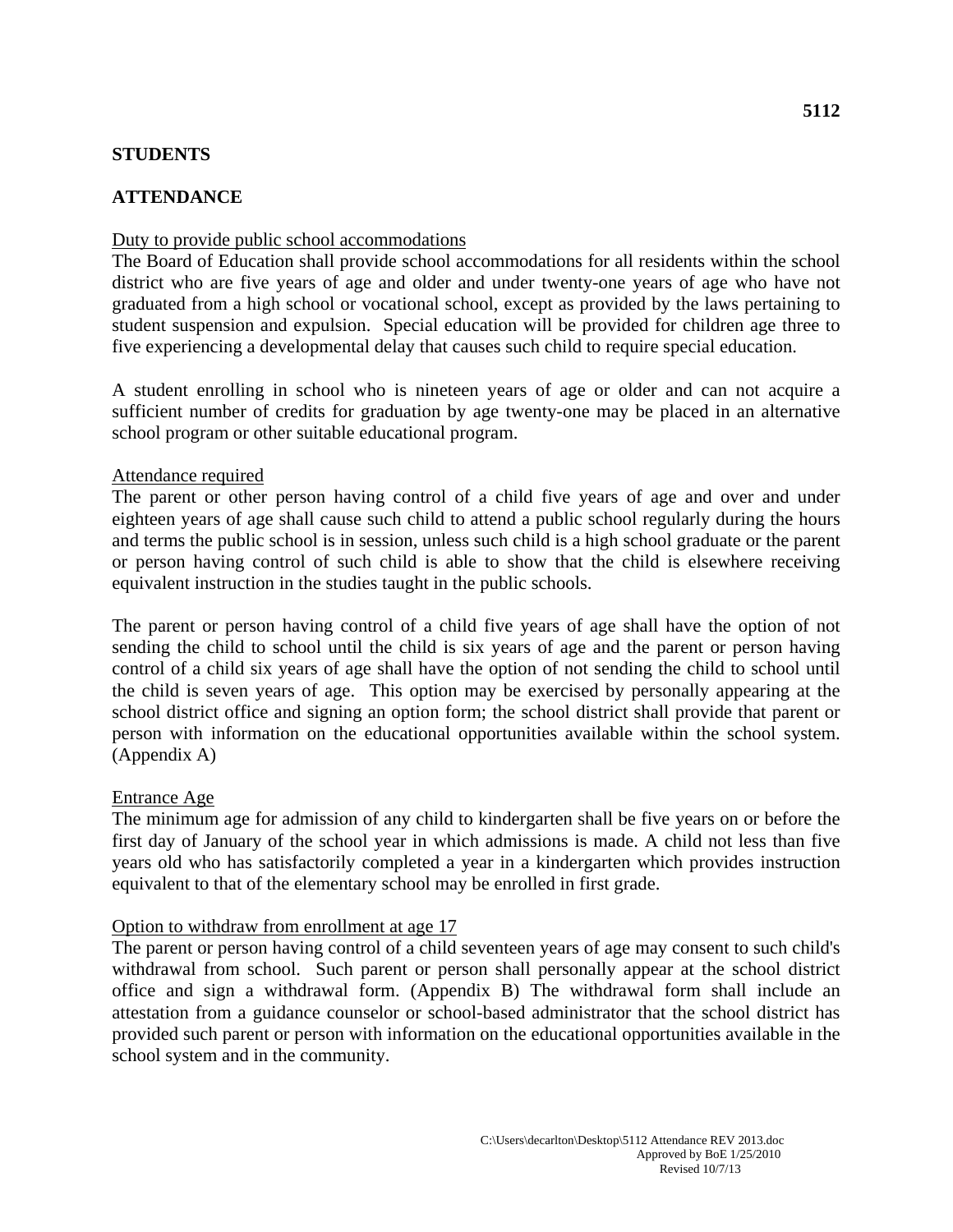#### Readmission after voluntary withdrawal

If a student voluntarily withdraws from enrollment in school and subsequently seeks readmission within ten (10) school days, the student must be provided school accommodations within three (3) school days after the student seeks readmission. If a student subsequently seeks readmission more than ten (10) school days after terminating, the Board of Education may deny school accommodations for up to ninety (90) school days from the date of the withdrawal.

Legal Reference: Connecticut General Statutes 10-15 Towns to maintain schools 10-15c School attendance by five-year olds 10-76a Definitions 10-76d Duties and powers of boards of education to provide special education programs and services 10-184 Duties of parents. School attendance age requirements 10-186 Duties of local and regional Board of Education re school attendance 10-220 Duties of Boards of Education 10-233c Suspension of pupils 10-233d Expulsion of pupils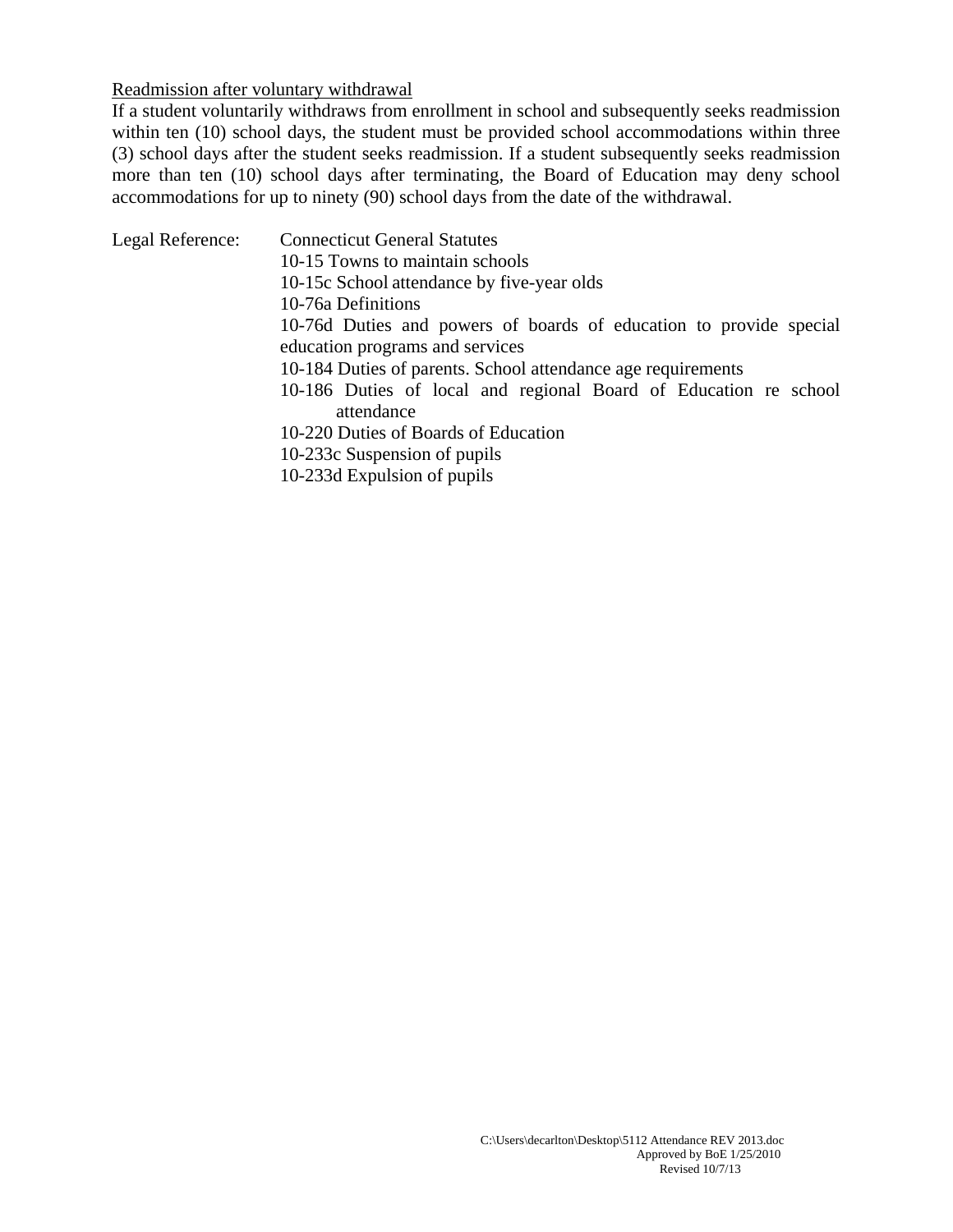# **ACKNOWLEDGEMENT OF OPTION TO EXEMPT ATTENDANCE OF A CHILD FIVE OR SIX YEARS OF AGE FROM SCHOOL**

Pursuant to Section 10-184of the Connecticut General Statutes,

| Name of Parent, Guardian or Other                                                                           | Address                                                                                 |
|-------------------------------------------------------------------------------------------------------------|-----------------------------------------------------------------------------------------|
|                                                                                                             | the parent, guardian or other person charged with the care of the following minor child |
|                                                                                                             | Name of Child<br>Name of Child Address                                                  |
|                                                                                                             |                                                                                         |
| Child's Date of Birth                                                                                       |                                                                                         |
|                                                                                                             |                                                                                         |
| Furthermore, before signing this form,<br>Name of representative from school district and $\frac{1}{2}$ , a |                                                                                         |
| representative of Regional School District 14 met with me and provided me with                              |                                                                                         |
| information concerning the educational opportunities and school accommodations                              |                                                                                         |
| available in the school system.                                                                             |                                                                                         |
|                                                                                                             | <b>ACKNOWLEDGED BY:</b>                                                                 |

Signature of Parent, Guardian or Other

\_\_\_\_\_\_\_\_\_\_\_\_\_\_\_\_\_\_\_\_\_\_\_\_\_\_\_\_\_\_\_\_\_\_

\_\_\_\_\_\_\_\_\_\_\_\_\_\_\_\_\_\_\_\_\_\_\_\_\_\_\_\_\_\_\_\_\_\_

Date Date